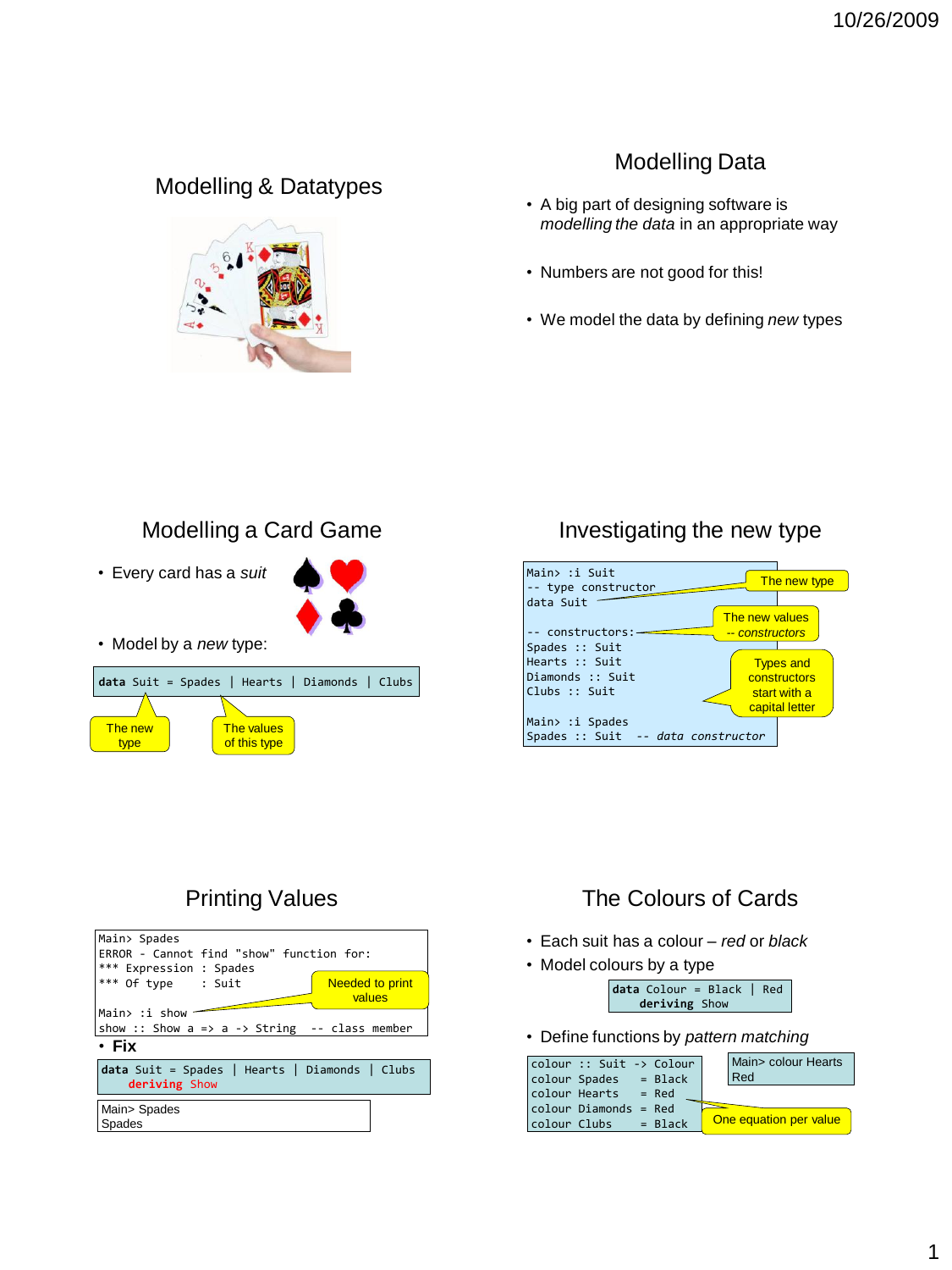# The Ranks of Cards

• Cards have ranks: 2..10, J, Q, K, A

| • Model by a new type |  |  |
|-----------------------|--|--|
|                       |  |  |

Numeric 3

**data** Rank = Numeric Integer | Jack | Queen | King | Ace **deriving** Show Main> :i Numeric Numeric :: Integer -> Rank -- data constructor Main> Numeric 3 Numeric ranks *contain* an Integer

Numeric ranks





Rank Beats Rank



### Rank Beats Rank



## Rank Beats Rank

| rankBeats<br>rankBeats Ace<br>rankBeats<br>rankBeats King<br>rankBeats | Ace | rankBeats :: Rank -> Rank -> Bool<br>= False<br>$= True$<br>$King = False$<br>$= True$<br>Queen = False |  |
|------------------------------------------------------------------------|-----|---------------------------------------------------------------------------------------------------------|--|
| rankBeats Oueen                                                        |     | $= True$                                                                                                |  |
| rankBeats<br>rankBeats Jack                                            |     | $Jack = False$<br>$= True$                                                                              |  |

### Rank Beats Rank

| rankBeats :: Rank -> Rank -> Bool           |  |
|---------------------------------------------|--|
| rankBeats<br>$Acc$ = False                  |  |
| rankBeats Ace<br>$= True$                   |  |
| rankBeats<br>$King = False$                 |  |
| rankBeats King<br>$= True$                  |  |
| rankBeats<br>Oueen = False                  |  |
| rankBeats Oueen<br>$= True$                 |  |
| rankBeats Jack = False                      |  |
| rankBeats Jack<br>$= True$                  |  |
| rankBeats (Numeric m) (Numeric n) = $m > n$ |  |
|                                             |  |
| Names the number<br>Matches Numeric 7,      |  |
| in the rank<br>for example                  |  |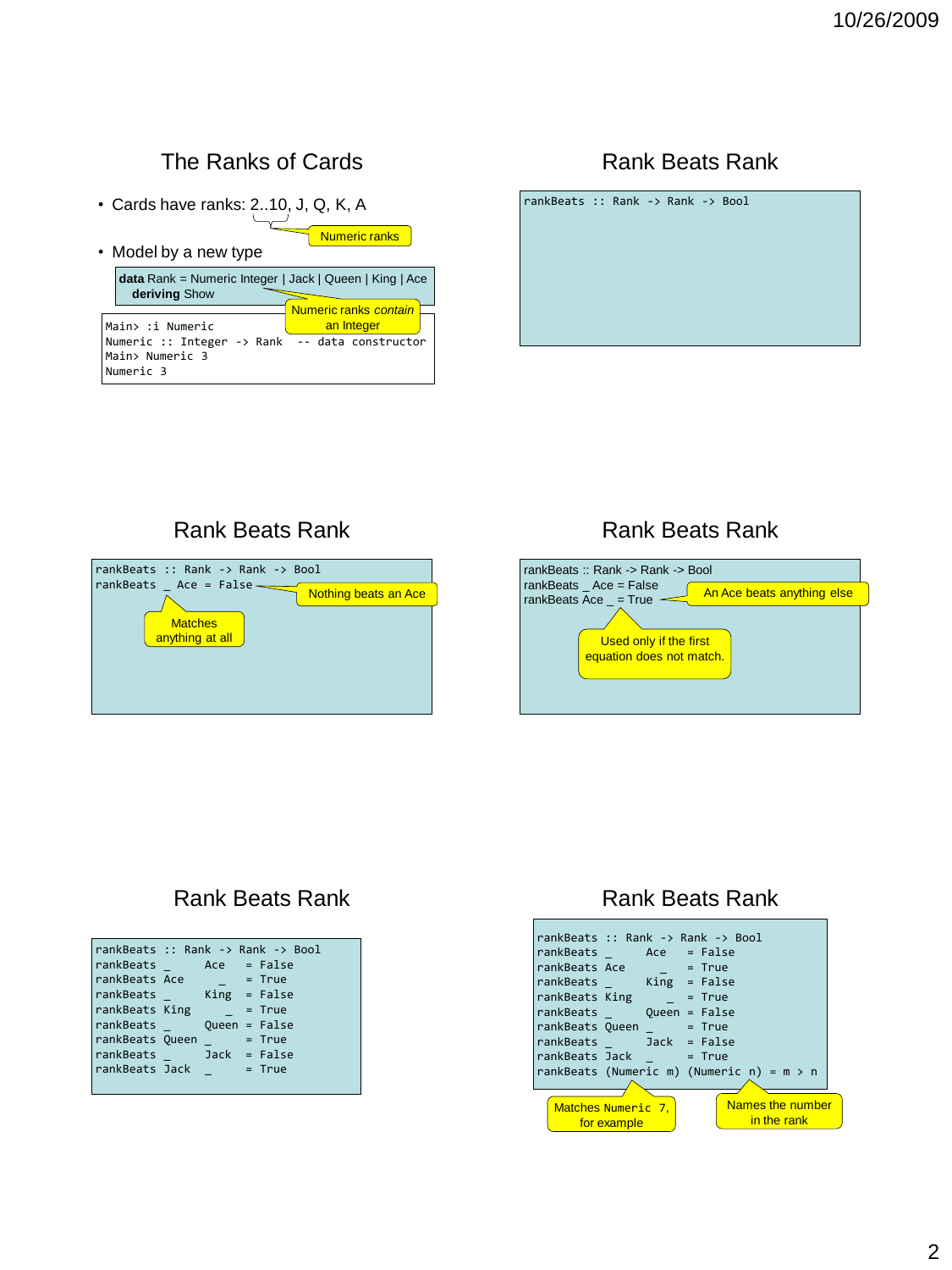### Examples

Main> rankBeats Jack (Numeric 7) True Main> rankBeats (Numeric 10) Queen False

**Further reading exercise**: possible to make a much simpler definition by getting Haskell to derive the ordering relations <, <= etc. between cards.

– Find out more about "deriving Ord"...

#### A Property

• Either a beats b or b beats a

prop\_rankBeats a  $b =$  rankBeats a b  $||$  rankBeats  $b$  a

Main> quickCheck prop\_rankBeats ERROR - Cannot infer instance \*\*\* Instance : Arbitrary Rank \*\*\* Expression : quickCheck prop\_rankBeats

to choose an arbitrary Rank!

QuickCheck doesn't know how

#### QuickCheck Generators

- Test data is chosen by a *test data generator*
- Writing generators we leave for the future

#### Testing the Property



## Modelling a Card

• A Card has both a Rank and a Suit

**data** Card = Card Rank Suit **deriving** Show

• Define functions to inspect both

rank :: Card -> Rank rank (Card  $r s$ ) =  $r$ suit :: Card -> Suit suit (Card  $r s$ ) = s

## A Useful Abbreviation

• The previous type and function definitions can be written in an equivalent abbreviated form:

data Card = Card {rank :: Rank, suit :: Suit} **deriving** Show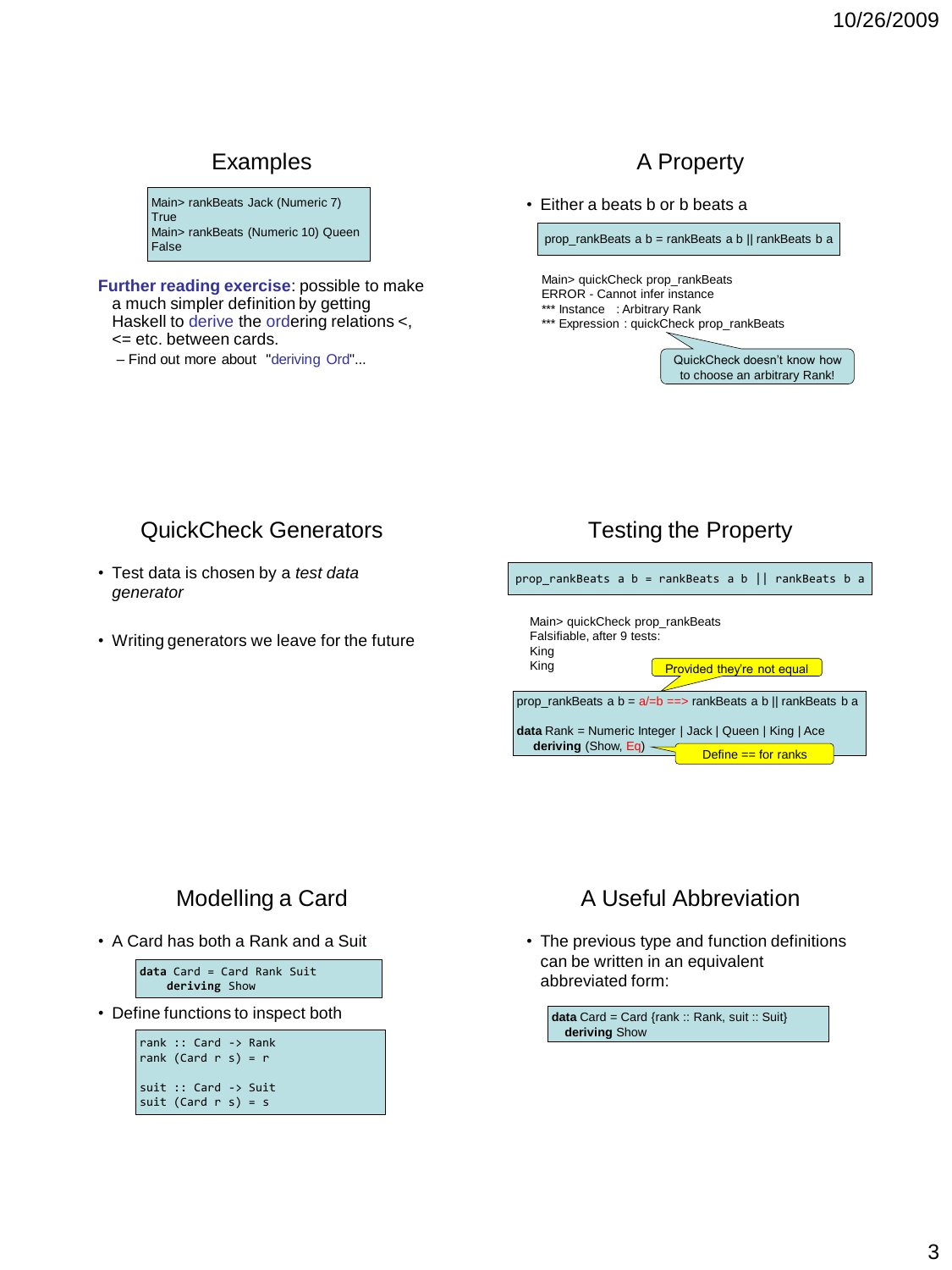#### When does one card beat another?

• When both cards have the same suit, and the rank is higher cardBeats :: Card -> Card -> Bool cardBeats c d | suit c == suit d = rankBeats (ra $\frac{K}{R}$  c) (rank d)<br>| otherwise = False can be written more simply...

#### $\overline{\phantom{a}}$  otherwise **data** Suit = Spades | Hearts | Diamonds | Clubs **deriving** (Show, Eq)

#### When does one card beat another?

• When both cards have the same suit, and the rank is higher



## Modelling a Hand of Cards

• A hand may contain any number of cards from zero up!



• The solution is… *recursion!*

### Modelling a Hand of Cards

- A hand may contain any number of cards from zero up!
	- A hand may be empty
	- It may consist of a *first card* and the rest • The rest is another hand of cards!



## When can a hand beat a card?

- An empty hand beats nothing
- A non-empty hand can beat a card if the first card can, *or* the rest of the hand can!



• A *recursive* function!

## Trickier Example: Choose a card to play

- Given
	- Card to beat
	- The hand
- Beat the card if possible!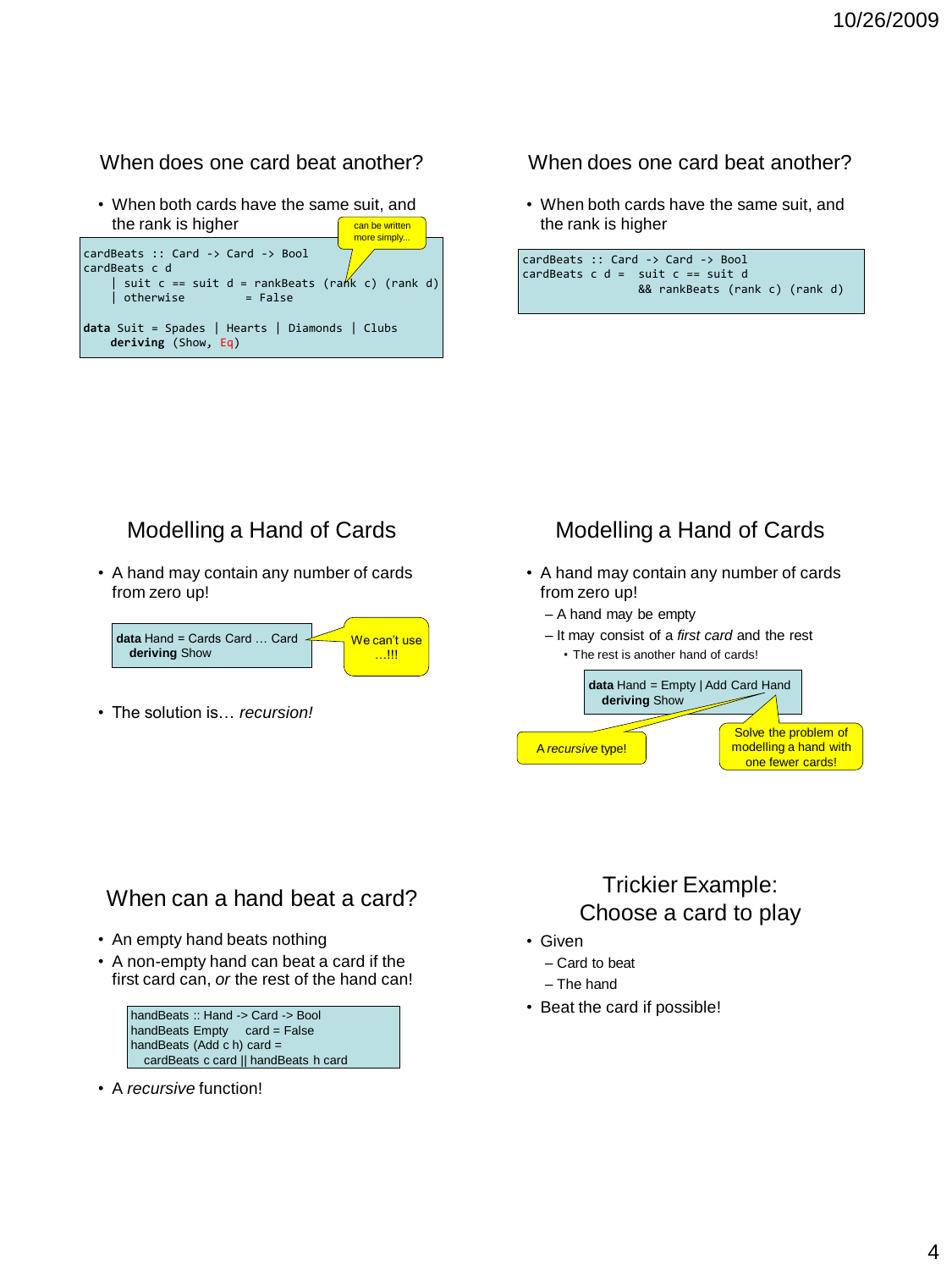### **Strategy**

- If the hand is only one card, play it
- If there is a choice.
	- Select the best card from the *rest* of the hand
	- Choose between it and the first card
- Principles
	- Follow suit if possible
	- Play lowest *winning* card if possible
	- Play lowest *losing* card otherwise

#### The Code

-- chooseCard beat hand chooses a smallest card from hand to -- play and beat is the card to be beaten chooseCard :: Card -> Hand -> Hand chooseCard beat (Add c Empty) = c chooseCard beat (Add c rest) | suit c==suit beat && suit  $c'/=$  suit beat = c | suit c/=suit beat && suit c'==suit beat = c'<br>| rankBeats (rank c) (rank c') = = c' rankBeats (rank c) (rank c')  $\blacksquare$  otherwise  $= c$ where  $c'$  = chooseCard beat rest

#### Properties of chooseCard

- Complicated code with great potential for errors!
- Possible properties:
	- chooseCard returns a card from the hand ("no cards up the sleeve")
	- chooseCard follows suit if possible ("no cheating")
	- chooseCard always wins if possible

## Testing chooseCard

prop\_chooseCardWinsIfPossible c h = h/=Empty ==> handBeats h c  $=$ cardBeats (chooseCard c h) c

Main> quickCheck prop\_chooseCardWinsIfPossible Falsifiable, after 3 tests: Card{rank=Numeric 8,suit=Diamonds} Add Card{rank=Numeric 4,suit=Diamonds} (Add Card{rank=Numeric 10,suit=Spades} Empty)

What went wrong?

#### What Did We Learn?

- Modelling the problem using datatypes with components
- Using *recursive datatypes* to model things of varying size
- Using *recursive functions* to manipulate recursive datatypes
- Writing properties of more complex algorithms

### Reminder: Modelling a Hand

- A Hand is either:
	- An empty hand
	- Formed by *adding a card* to a smaller hand

**data** Hand = Empty | Add Card Hand **deriving** Show

• Discarding the first card:

discard :: Hand -> Hand discard  $(Add c h) = h$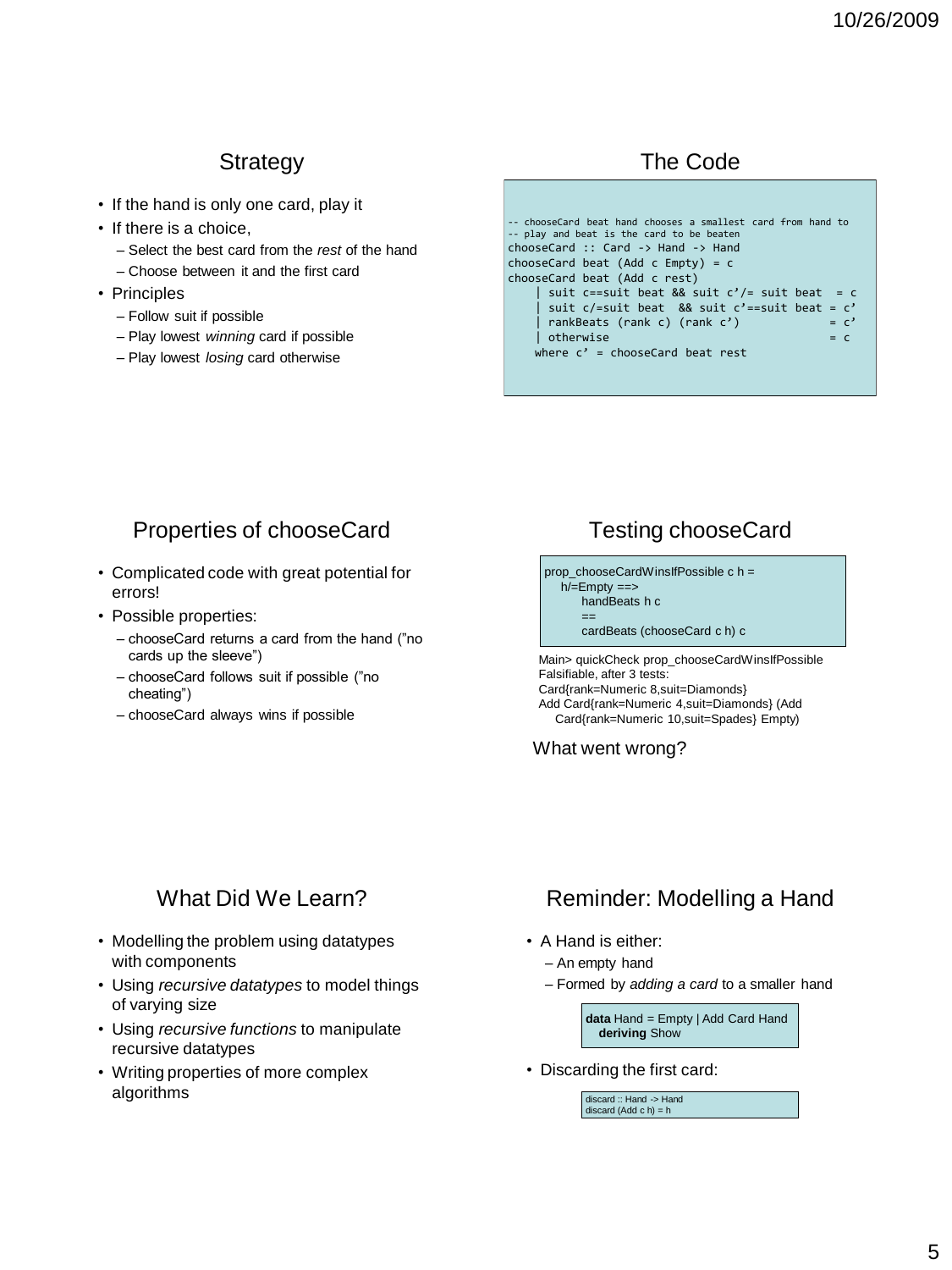#### Lists: recap

- Can represent 0, 1, 2, … things – [], [3], ["apa","katt","val","hund"]
- They all have the same type – [1,3,True,"apa"] is not allowed
- The order matters  $-[1,2,3]$  /= [3,1,2]
- Syntax  $-5$  : (6 : (3 : [])) = = 5 : 6 : 3 : [] = [5,6,3]  $-$ "apa" == ['a','p','a']

#### Can we define Lists as a datatype?

Lists -- how they work

**data** List = Empty | Add ?? List

- Our attempt at a "home made" list is either:
	- An empty list
	- Formed by *adding an element* to a smaller list
- What to put on the place of the ??

#### Lists

**data** List a = Empty | Add a (List a) A *type parameter*

- Add 12 (Add 3 Empty) :: List Int
- Add "apa" (Add "bepa" Empty) :: List String
- Haskell's built-in lists can be thought of as a syntactic shorthand for this datatype

#### Lists

**data** List a = Empty | Add a (List a)

- Empty :: List Integer
- Empty :: List Bool
- Empty :: List String
- ...

## More on Types

- Functions can have "general" types:
	- *polymorphism*
	- $-$  reverse  $:: [a] \rightarrow [a]$
	- (++) :: [a] -> [a] -> [a]
- Sometimes, these types can be restricted
	- $-$  Ord a => ... for comparisons  $\left\langle \langle 1, 1 \rangle 2, \langle 2, 2 \rangle 3, \ldots \right\rangle$  $-Eq a \Rightarrow$  ... for equality (==, /=)
	- $-$  Num a => ... for numeric operations  $(+, \cdot, *, ...)$